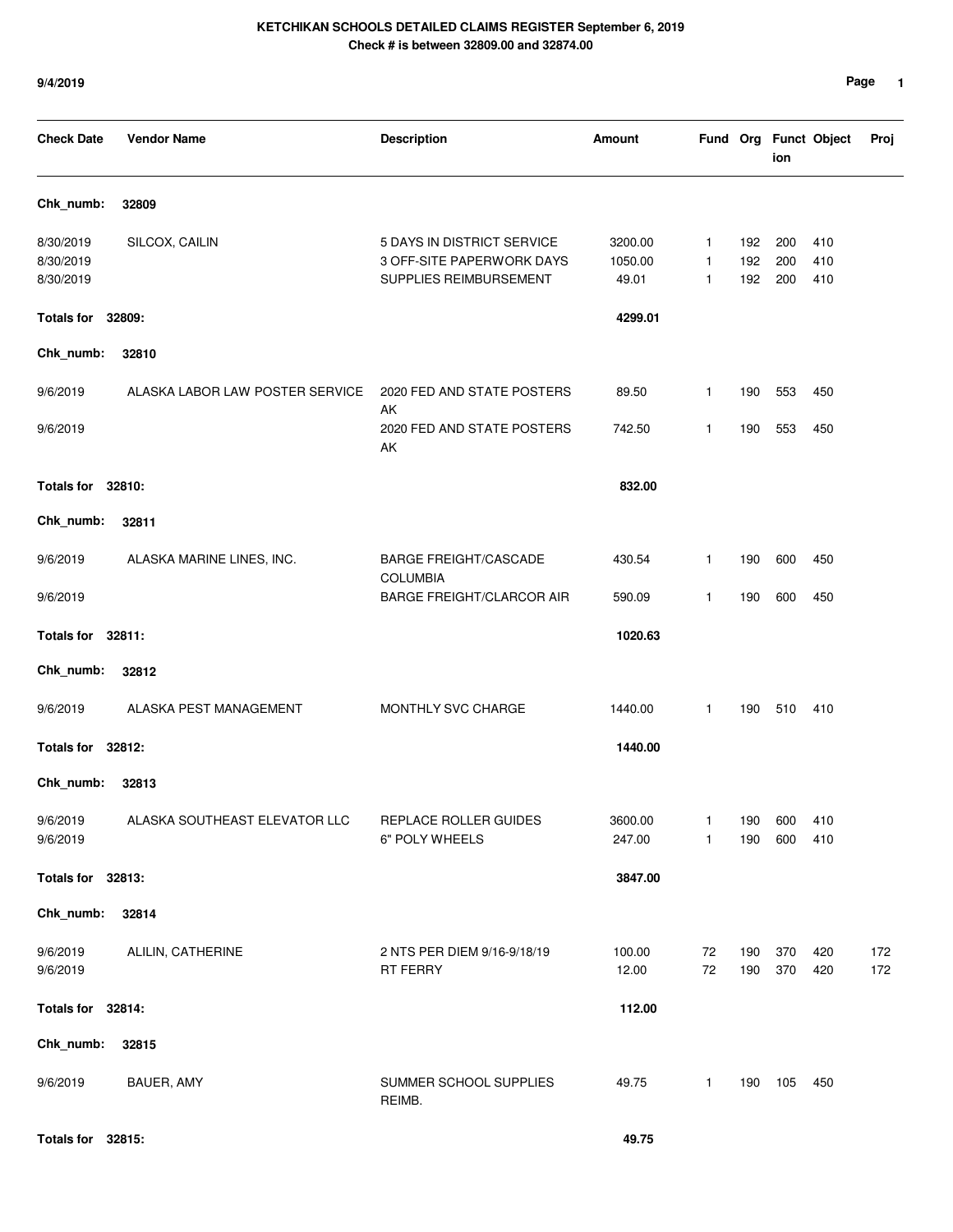| <b>Check Date</b>                                        | <b>Vendor Name</b>         | <b>Description</b>                                                                                                 | Amount                                      |                                  |                                 | ion                             | Fund Org Funct Object           | Proj       |
|----------------------------------------------------------|----------------------------|--------------------------------------------------------------------------------------------------------------------|---------------------------------------------|----------------------------------|---------------------------------|---------------------------------|---------------------------------|------------|
| Chk_numb:                                                | 32816                      |                                                                                                                    |                                             |                                  |                                 |                                 |                                 |            |
| 9/6/2019                                                 |                            | FT SUPPLIES/                                                                                                       | 499.00                                      | $\mathbf{1}$                     | 191                             | 100                             | 450                             |            |
| Totals for 32816:                                        |                            |                                                                                                                    | 499.00                                      |                                  |                                 |                                 |                                 |            |
| Chk_numb:                                                | 32817                      |                                                                                                                    |                                             |                                  |                                 |                                 |                                 |            |
| 9/6/2019<br>9/6/2019<br>9/6/2019<br>9/6/2019             | <b>BLICK ART MATERIALS</b> | AMACO TEACHERS<br><b>FREIGHT</b><br>12"x25' ROLL OF<br>LIQUID SUMI INK                                             | 63.50<br>9.52<br>86.39<br>13.14             | 1<br>1<br>1<br>1                 | 120<br>120<br>120<br>120        | 100<br>100<br>100<br>100        | 450<br>450<br>450<br>450        |            |
| 9/6/2019<br>9/6/2019<br>9/6/2019<br>9/6/2019             |                            | SET OF 3 SUMI<br><b>AMACO TEACHERS</b><br>SINGLE ROLL CUTTER<br><b>FREIGHT</b>                                     | 46.00<br>63.50<br>78.22<br>43.09            | 1<br>1<br>1<br>1                 | 120<br>120<br>120<br>120        | 100<br>100<br>360<br>100        | 450<br>450<br>450<br>450        |            |
| Totals for 32817:                                        |                            |                                                                                                                    | 403.36                                      |                                  |                                 |                                 |                                 |            |
| Chk_numb:                                                | 32818                      |                                                                                                                    |                                             |                                  |                                 |                                 |                                 |            |
| 9/6/2019                                                 | BOTTLED WATER EXPRESS      | BOTTLED WATER/ ADMIN                                                                                               | 36.00                                       | 1                                | 190                             | 550                             | 450                             |            |
| Totals for 32818:                                        |                            |                                                                                                                    | 36.00                                       |                                  |                                 |                                 |                                 |            |
| Chk_numb:                                                | 32819                      |                                                                                                                    |                                             |                                  |                                 |                                 |                                 |            |
| 9/6/2019<br>9/6/2019<br>9/6/2019<br>9/6/2019<br>9/6/2019 | CIM TECHNOLOGY SOLUTIONS   | <b>ESPON POWERLITE L500W</b><br><b>ACTIVE SPEAKER</b><br><b>HDMI CABLE</b><br>3.5 MM AUDIO CABLE<br><b>FREIGHT</b> | 1586.00<br>129.00<br>69.00<br>7.00<br>55.00 | 1<br>1<br>$\mathbf{1}$<br>1<br>1 | 193<br>193<br>193<br>193<br>193 | 103<br>103<br>103<br>103<br>103 | 450<br>450<br>450<br>450<br>450 |            |
| Totals for 32819:                                        |                            |                                                                                                                    | 1846.00                                     |                                  |                                 |                                 |                                 |            |
| Chk_numb:                                                | 32820                      |                                                                                                                    |                                             |                                  |                                 |                                 |                                 |            |
| 9/6/2019<br>9/6/2019                                     | CLOUDY, GINGER             | 5 NTS PER DIEM 9/16-9/20/19<br>RT FERRY                                                                            | 250.00<br>12.00                             | 77<br>77                         | 190<br>190                      | 370<br>370                      | 420<br>420                      | 177<br>177 |
| Totals for 32820:                                        |                            |                                                                                                                    | 262.00                                      |                                  |                                 |                                 |                                 |            |
| Chk_numb:                                                | 32821                      |                                                                                                                    |                                             |                                  |                                 |                                 |                                 |            |
| 9/6/2019<br>9/6/2019                                     | <b>CPI</b>                 | ANNUAL MEMBERSHIP FEE<br>11/13/19-11/13/20                                                                         | 150.00                                      | 78<br>78                         | 192<br>192                      | 200<br>200                      | 491<br>491                      | 178<br>178 |
| Totals for 32821:                                        |                            |                                                                                                                    | 150.00                                      |                                  |                                 |                                 |                                 |            |
| Chk_numb:                                                | 32822                      |                                                                                                                    |                                             |                                  |                                 |                                 |                                 |            |
| 9/6/2019                                                 | CROFCHECK, THERESA         | SUPPLIES REIMBURSEMENT                                                                                             | 50.90                                       | 78                               |                                 | 192 200                         | 450                             | 178        |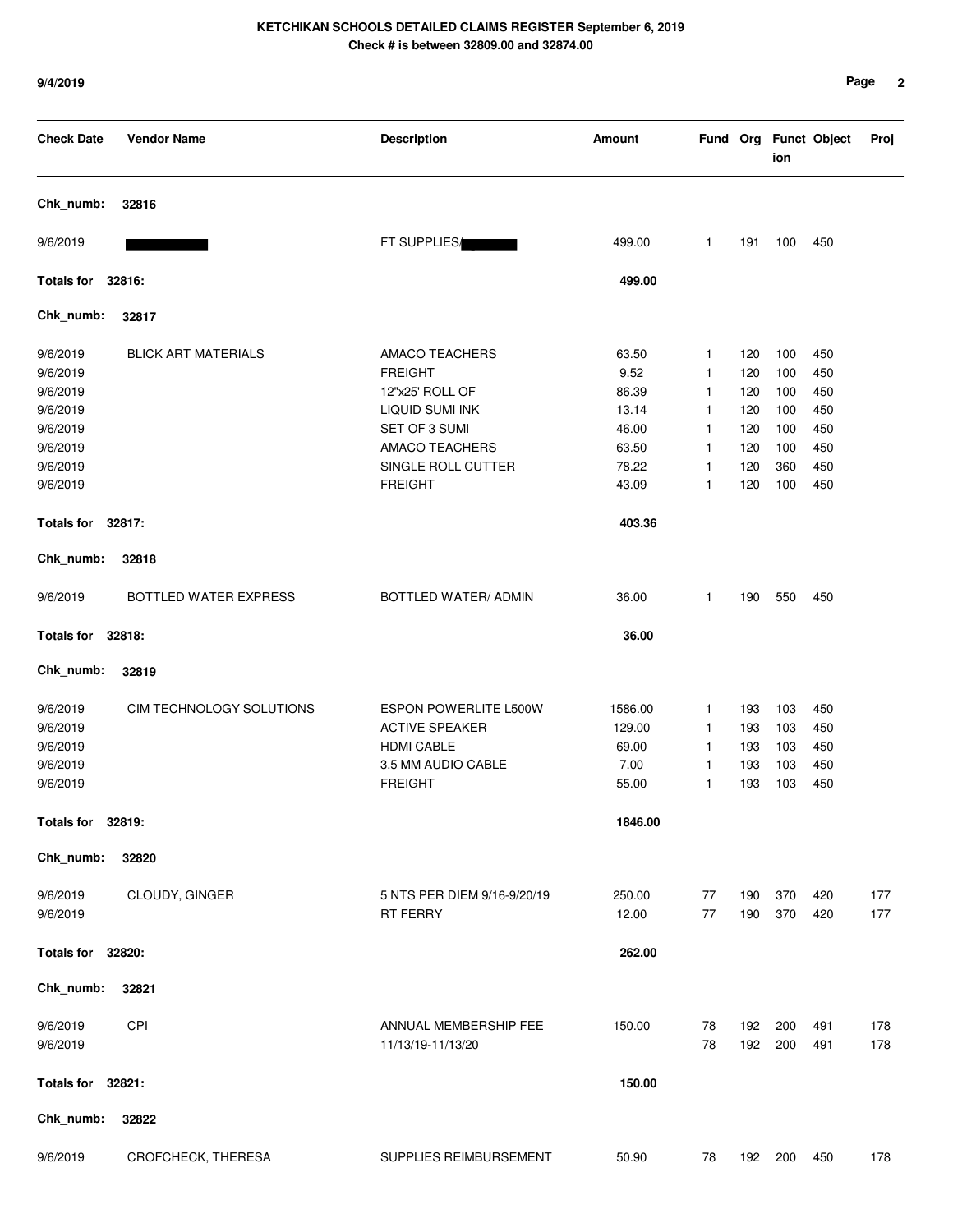| <b>Check Date</b>                            | <b>Vendor Name</b>            | <b>Description</b>                                                                           | Amount                        |                      |                          | ion                      | Fund Org Funct Object    | Proj                     |
|----------------------------------------------|-------------------------------|----------------------------------------------------------------------------------------------|-------------------------------|----------------------|--------------------------|--------------------------|--------------------------|--------------------------|
| Chk_numb:                                    | 32822                         |                                                                                              |                               |                      |                          |                          |                          |                          |
| Totals for 32822:                            |                               |                                                                                              | 50.90                         |                      |                          |                          |                          |                          |
| Chk_numb:                                    | 32823                         |                                                                                              |                               |                      |                          |                          |                          |                          |
| 9/6/2019<br>9/6/2019<br>9/6/2019<br>9/6/2019 | DISCOVERY EDUCATION INC.      | DE HEALTH<br>DE STREAMING PLUS HS<br>DE STREAMING PLUS K-8<br>7/01/19-6/30/19 CUST# C-001658 | 1695.00<br>6300.00<br>7800.00 | 81<br>81<br>81<br>81 | 190<br>190<br>190<br>190 | 100<br>100<br>100<br>100 | 410<br>410<br>410<br>410 | 181<br>181<br>181<br>181 |
| Totals for 32823:                            |                               |                                                                                              | 15795.00                      |                      |                          |                          |                          |                          |
| Chk_numb:                                    | 32824                         |                                                                                              |                               |                      |                          |                          |                          |                          |
| 9/6/2019                                     | DOLSKY, DANIELLE              | ESY SUPPLIES REIMB.                                                                          | 201.78                        | 78                   | 192                      | 205                      | 450                      | 178                      |
| Totals for 32824:                            |                               |                                                                                              | 201.78                        |                      |                          |                          |                          |                          |
| Chk_numb:                                    | 32825                         |                                                                                              |                               |                      |                          |                          |                          |                          |
| 9/6/2019                                     |                               | FT SUPPLIES/                                                                                 | 942.74                        | 1                    | 191                      | 100                      | 450                      |                          |
| <b>Totals for</b>                            | 32825:                        |                                                                                              | 942.74                        |                      |                          |                          |                          |                          |
| Chk_numb:                                    | 32826                         |                                                                                              |                               |                      |                          |                          |                          |                          |
| 9/6/2019<br>9/6/2019                         | ESCALANTE, ALONSO             | 3 NTS PER DIEM 9/10-9/13/19<br>RT FERRY                                                      | 150.00<br>12.00               | 1<br>1               | 190<br>190               | 381<br>381               | 450<br>450               |                          |
| <b>Totals for</b>                            | 32826:                        |                                                                                              | 162.00                        |                      |                          |                          |                          |                          |
| Chk_numb:                                    | 32827                         |                                                                                              |                               |                      |                          |                          |                          |                          |
| 9/6/2019                                     | FIRST STUDENT, INC            | MONTHLY ADMIN FEED - JULY<br>2019                                                            | 73558.04                      | 60                   | 190                      | 760                      | 440                      |                          |
| Totals for 32827:                            |                               |                                                                                              | 73558.04                      |                      |                          |                          |                          |                          |
| Chk_numb:                                    | 32828                         |                                                                                              |                               |                      |                          |                          |                          |                          |
| 9/6/2019<br>9/6/2019                         | FOLLETT SCHOOL SOLUTIONS      | LIBRARY BOOKS/PO 91776<br>LIBRARY BOOKS/PO 91776                                             | 64.71<br>12.50                | $\mathbf{1}$<br>1    | 114<br>114               | 360<br>360               | 450<br>450               |                          |
| Totals for 32828:                            |                               |                                                                                              | 77.21                         |                      |                          |                          |                          |                          |
| Chk_numb:                                    | 32829                         |                                                                                              |                               |                      |                          |                          |                          |                          |
| 9/6/2019                                     | FRONTIER SHIPPING & COPYWORKS | FIRST CLASS INTL MAILING                                                                     | 10.86                         | $\mathbf{1}$         | 190                      | 550                      | 433                      |                          |
| Totals for 32829:                            |                               |                                                                                              | 10.86                         |                      |                          |                          |                          |                          |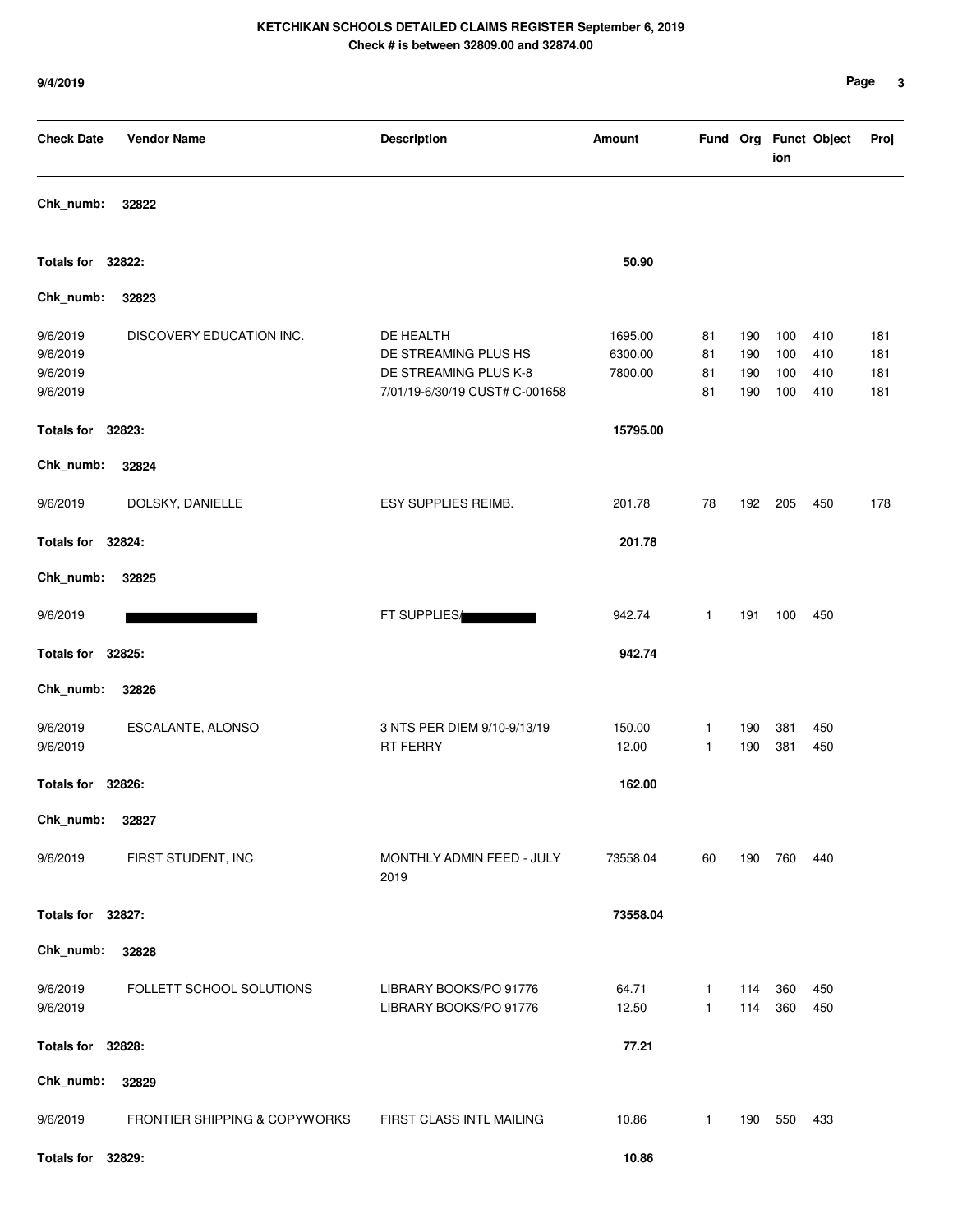| <b>Check Date</b>                                                                | <b>Vendor Name</b>    | <b>Description</b>                                                                                                            | <b>Amount</b>                                                    |                                 |                                               | ion                                           | Fund Org Funct Object                         | Proj       |
|----------------------------------------------------------------------------------|-----------------------|-------------------------------------------------------------------------------------------------------------------------------|------------------------------------------------------------------|---------------------------------|-----------------------------------------------|-----------------------------------------------|-----------------------------------------------|------------|
| Chk_numb:                                                                        | 32830                 |                                                                                                                               |                                                                  |                                 |                                               |                                               |                                               |            |
| 9/6/2019                                                                         | <b>GARNER, TRACI</b>  | ESY SUPPLIES REIMB.                                                                                                           | 178.72                                                           | 78                              | 192                                           | 205                                           | 450                                           | 178        |
| Totals for 32830:                                                                |                       |                                                                                                                               | 178.72                                                           |                                 |                                               |                                               |                                               |            |
| Chk_numb:                                                                        | 32831                 |                                                                                                                               |                                                                  |                                 |                                               |                                               |                                               |            |
| 9/6/2019                                                                         | <b>GOLD PAN PIZZA</b> | LUNCH FOR FISH TRAINING                                                                                                       | 691.00                                                           | 1                               | 190                                           | 100                                           | 450                                           |            |
| Totals for 32831:                                                                |                       |                                                                                                                               | 691.00                                                           |                                 |                                               |                                               |                                               |            |
| Chk_numb:                                                                        | 32832                 |                                                                                                                               |                                                                  |                                 |                                               |                                               |                                               |            |
| 9/6/2019<br>9/6/2019<br>9/6/2019                                                 | GONZALES, MARIAN      | 4 NTS PER DIEM 09/17-09/20/19<br>ROUND TRIP FERRY<br>REIMBURSEMENT- BULLETIN<br><b>BOARD</b>                                  | 200.00<br>12.00<br>189.56                                        | 72<br>72<br>$\mathbf{1}$        | 190<br>190<br>116                             | 370<br>370<br>100                             | 420<br>420<br>450                             | 172<br>172 |
| Totals for 32832:                                                                |                       |                                                                                                                               | 401.56                                                           |                                 |                                               |                                               |                                               |            |
| Chk_numb:                                                                        | 32833                 |                                                                                                                               |                                                                  |                                 |                                               |                                               |                                               |            |
| 9/6/2019                                                                         | <b>GRAINGER</b>       | <b>HAND SOAP</b>                                                                                                              | 843.40                                                           | 1                               | 190                                           | 600                                           | 450                                           |            |
| Totals for 32833:                                                                |                       |                                                                                                                               | 843.40                                                           |                                 |                                               |                                               |                                               |            |
| Chk_numb:                                                                        | 32834                 |                                                                                                                               |                                                                  |                                 |                                               |                                               |                                               |            |
| 9/6/2019<br>9/6/2019<br>9/6/2019<br>9/6/2019<br>9/6/2019<br>9/6/2019<br>9/6/2019 |                       | FT SUPPLIES/<br>FT SUPPLIES/<br>FT SUPPLIES/<br>FT SUPPLIES/<br>FT SUPPLIES/<br>FT SUPPLIES/<br><b>INTERNET REIMBURSEMENT</b> | 299.78<br>431.81<br>423.39<br>300.69<br>433.20<br>24.75<br>99.00 | 1<br>1<br>1<br>1<br>1<br>1<br>1 | 191<br>191<br>191<br>191<br>191<br>191<br>191 | 100<br>100<br>100<br>100<br>100<br>100<br>100 | 450<br>450<br>450<br>450<br>450<br>450<br>450 |            |
| Totals for 32834:                                                                |                       |                                                                                                                               | 2012.62                                                          |                                 |                                               |                                               |                                               |            |
| Chk_numb:                                                                        | 32835                 |                                                                                                                               |                                                                  |                                 |                                               |                                               |                                               |            |
| 9/6/2019<br>9/6/2019                                                             | HENKE, TODD           | 4 NTS PER DIEM 09/17-09/20/19<br>ROUND TRIP FERRY                                                                             | 200.00<br>12.00                                                  | 72<br>72                        | 190<br>190                                    | 370<br>370                                    | 420<br>420                                    | 172<br>172 |
| Totals for 32835:                                                                |                       |                                                                                                                               | 212.00                                                           |                                 |                                               |                                               |                                               |            |
| Chk_numb:                                                                        | 32836                 |                                                                                                                               |                                                                  |                                 |                                               |                                               |                                               |            |
| 9/6/2019                                                                         | JACKS, CHAD           | MILEAGE REIMBURSEMENT                                                                                                         | 9.28                                                             | $\mathbf{1}$                    | 190                                           | 350                                           | 421                                           |            |
| <b>Totals for</b>                                                                | 32836:                |                                                                                                                               | 9.28                                                             |                                 |                                               |                                               |                                               |            |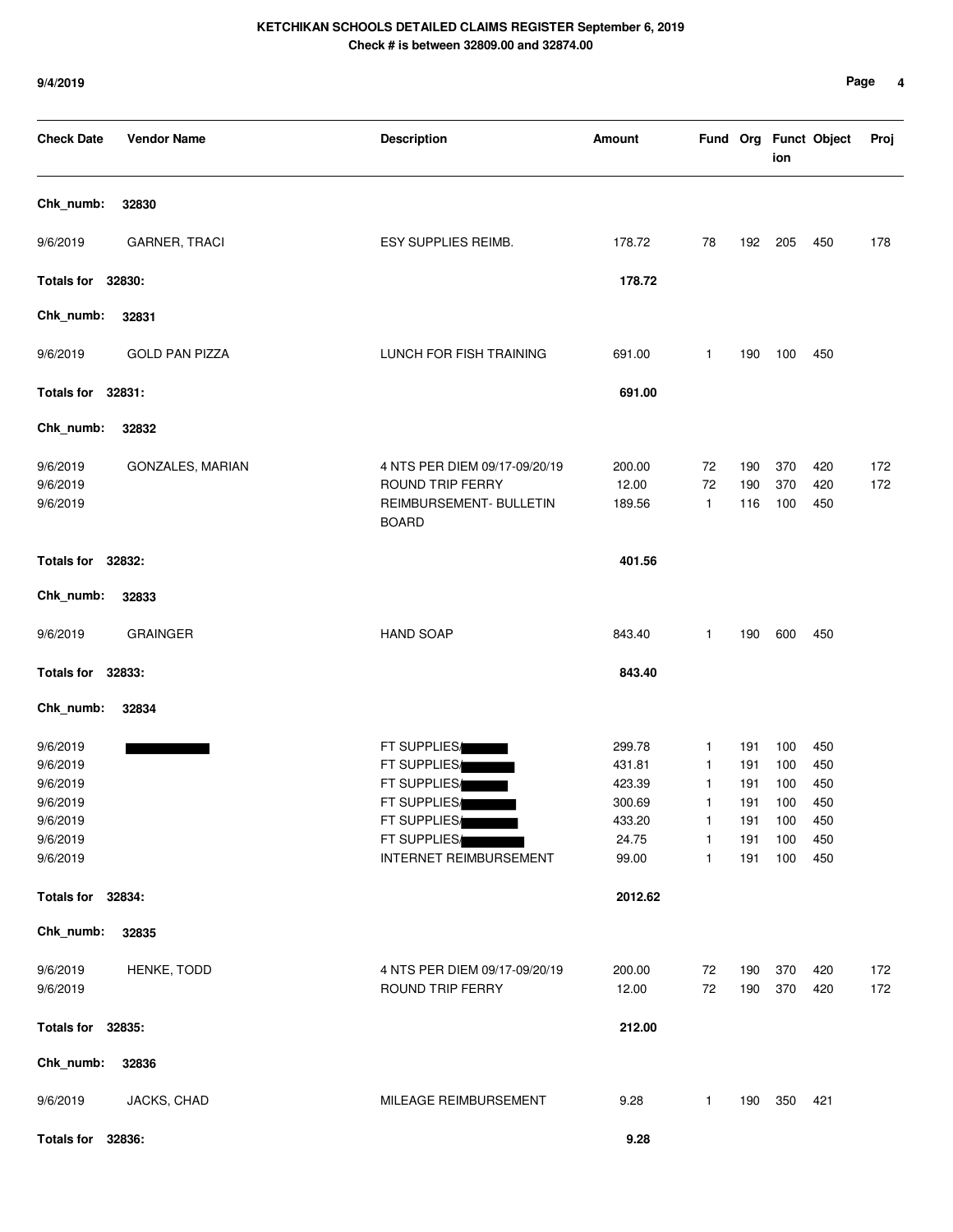| <b>Check Date</b>    | <b>Vendor Name</b>          | <b>Description</b>                                          | Amount              |                              |            | ion        | Fund Org Funct Object | Proj |
|----------------------|-----------------------------|-------------------------------------------------------------|---------------------|------------------------------|------------|------------|-----------------------|------|
| Chk_numb:            | 32837                       |                                                             |                     |                              |            |            |                       |      |
| 9/6/2019             | JOHNSON, SUSAN              | <b>ESY SUPPLIES REIMB</b>                                   | 207.35              | 78                           | 192        | 205        | 450                   | 178  |
| Totals for 32837:    |                             |                                                             | 207.35              |                              |            |            |                       |      |
| Chk numb:            | 32838                       |                                                             |                     |                              |            |            |                       |      |
| 9/6/2019<br>9/6/2019 | <b>JUNIOR LIBRARY GUILD</b> | ANNUAL RENEWAL<br>SHELF-READY PROCESSING                    | 2606.49<br>146.00   | $\mathbf{1}$<br>$\mathbf{1}$ | 130<br>130 | 360<br>360 | 450<br>450            |      |
| Totals for 32838:    |                             |                                                             | 2752.49             |                              |            |            |                       |      |
| Chk_numb:            | 32839                       |                                                             |                     |                              |            |            |                       |      |
| 9/6/2019             | KEENE, CHARLA               | SUMMER SCHOOL SUPPLIES<br>REIMB.                            | 102.22              | $\mathbf{1}$                 | 190        | 105        | 450                   |      |
| Totals for 32839:    |                             |                                                             | 102.22              |                              |            |            |                       |      |
| Chk_numb:            | 32840                       |                                                             |                     |                              |            |            |                       |      |
| 9/6/2019             | KETCHIKAN GATEWAY BOROUGH   | WORKERS COMP-REG INST                                       | 69112.50            | $\mathbf{1}$                 | 193        | 100        | 374                   |      |
| 9/6/2019             |                             | <b>WORKERS COMP - SPED</b>                                  | 39865.94            | $\mathbf{1}$                 | 193        | 200        | 374                   |      |
| 9/6/2019             |                             | <b>WORKERS COMP - SPED</b>                                  | 4115.78             | $\mathbf{1}$                 | 193        | 220        | 374                   |      |
|                      |                             | <b>SUPPORT</b>                                              |                     |                              |            |            |                       |      |
| 9/6/2019<br>9/6/2019 |                             | <b>WORKERS COMP-SUPP SVCS</b><br>WORKERS COMP -SUP SRVC     | 5536.27<br>11116.36 | $\mathbf{1}$<br>$\mathbf{1}$ | 193<br>193 | 300<br>350 | 374<br>374            |      |
|                      |                             | <b>INST</b>                                                 |                     |                              |            |            |                       |      |
| 9/6/2019             |                             | WORKERS COMP - SCHOOL<br><b>ADMIN</b>                       | 6612.31             | 1                            | 193        | 400        | 374                   |      |
| 9/6/2019             |                             | <b>WORKERS COMP - ADMIN SUPP</b><br><b>SVC</b>              | 2602.04             | $\mathbf{1}$                 | 193        | 450        | 374                   |      |
| 9/6/2019             |                             | WORKERS COMP- OFFICE SUPP                                   | 2528.48             | 1                            | 193        | 510        | 374                   |      |
| 9/6/2019             |                             | WORKERS COMP - DA SUPP                                      | 4213.66             | 1                            | 193        | 550        | 374                   |      |
| 9/6/2019             |                             | WORKERS COMP - OPER MAINT                                   | 11437.62            | $\mathbf{1}$                 | 193        | 600        | 374                   |      |
| 9/6/2019             |                             | <b>WORKERS COMP- ST ACTIVITIES</b>                          | 2287.82             | $\mathbf{1}$                 | 193        | 700        | 374                   |      |
| 9/6/2019             |                             | <b>WORKERS COMP - REG INST</b>                              | 17504.01            | $\mathbf{1}$                 | 115        | 100        | 374                   |      |
| 9/6/2019             |                             | <b>WORKERS COMP - REG INST</b>                              | 14866.00            | $\mathbf{1}$                 | 116        | 100        | 374                   |      |
| 9/6/2019<br>9/6/2019 |                             | <b>WORKERS COMP - SUPP SVCS</b><br>WORKERS COMP - SUPP SVCS | 1713.46<br>1595.60  | $\mathbf{1}$<br>$\mathbf{1}$ | 115<br>116 | 300<br>300 | 374<br>374            |      |
| 9/6/2019             |                             | <b>WORKERS COMP- SUP SRVC</b>                               |                     | $\mathbf{1}$                 | 116        | 350        | 374                   |      |
|                      |                             | <b>INST</b>                                                 |                     |                              |            |            |                       |      |
| 9/6/2019             |                             | <b>WORKERS COMP- SUP SRVC</b>                               | 532.81              | $\mathbf{1}$                 | 115        | 350        | 374                   |      |
|                      |                             | <b>INST</b>                                                 |                     |                              |            |            |                       |      |
| 9/6/2019             |                             | WORKERS COMP - SCHOOL<br><b>ADMIN</b>                       | 1813.51             | $\mathbf{1}$                 | 115        | 400        | 374                   |      |
| 9/6/2019             |                             | WORKERS COMP - SCHOOL                                       | 1909.27             | $\mathbf{1}$                 | 116        | 400        | 374                   |      |
|                      |                             | <b>ADMIN</b>                                                |                     |                              |            |            |                       |      |
| 9/6/2019             |                             | <b>WORKERS COMP - ADMIN SUPP</b><br><b>SVC</b>              | 621.58              | $\mathbf{1}$                 | 115        | 450        | 374                   |      |
| 9/6/2019             |                             | WORKERS COMP - ADMIN SUPP<br><b>SVC</b>                     | 550.58              | $\mathbf{1}$                 | 116        | 450        | 374                   |      |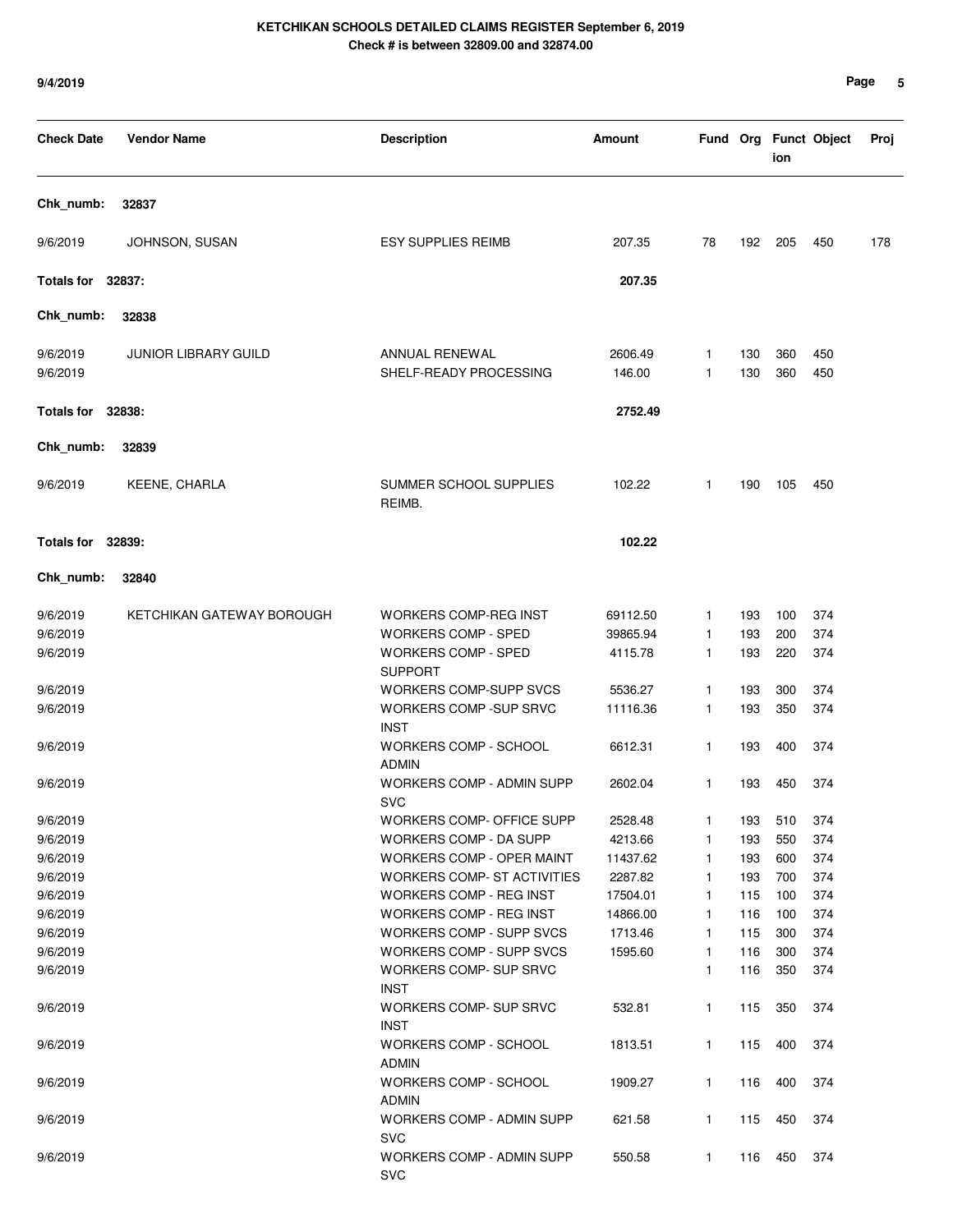| <b>Check Date</b> | <b>Vendor Name</b>           | <b>Description</b>                             | Amount    |    |     | ion | Fund Org Funct Object | Proj |
|-------------------|------------------------------|------------------------------------------------|-----------|----|-----|-----|-----------------------|------|
| Chk_numb:         | 32840                        |                                                |           |    |     |     |                       |      |
| 9/6/2019          | KETCHIKAN GATEWAY BOROUGH    | WORKERS COMP - OPER MAINT                      | 541.90    | 1  | 115 | 450 | 374                   |      |
| 9/6/2019          |                              | WORKERS COMP - OPER MAINT                      | 497.23    | 1  | 116 | 450 | 374                   |      |
| 9/6/2019          |                              | INSURANCE BONDS/PREMIUMS                       | 195996.18 | 1  | 193 | 601 | 445                   |      |
| 9/6/2019          |                              | INSURANCE BONDS/PREMIUMS                       | 20592.37  | 1  | 193 | 550 | 445                   |      |
| <b>Totals for</b> | 32840:                       |                                                | 418163.28 |    |     |     |                       |      |
| Chk_numb:         | 32841                        |                                                |           |    |     |     |                       |      |
| 9/6/2019          | KINUNEN, LAURA               | RENTAL - L. HARGIS                             | 2200.00   | 1  | 192 | 200 | 410                   |      |
| 9/6/2019          |                              | 08/26/19-09/26/19                              |           | 1  | 192 | 200 | 410                   |      |
| <b>Totals for</b> | 32841:                       |                                                | 2200.00   |    |     |     |                       |      |
| Chk_numb:         | 32842                        |                                                |           |    |     |     |                       |      |
| 9/6/2019          | LEXIA LEARNING SYSTEMS, INC. | <b>CORE5 READING SUBSCRIPT</b>                 | 2000.00   | 78 | 192 | 200 | 450                   | 178  |
| 9/6/2019          |                              | <b>RENEW</b><br><b>CORE5 READING SUBSCRIPT</b> | 2000.00   | 1  | 190 | 101 | 450                   |      |
|                   |                              | <b>RENEW</b>                                   |           |    |     |     |                       |      |
| Totals for 32842: |                              |                                                | 4000.00   |    |     |     |                       |      |
| Chk_numb:         | 32843                        |                                                |           |    |     |     |                       |      |
| 9/6/2019          | LIVINGSTON, KAYLA            | SUPPLIES REIMBURSEMENT                         | 95.00     | 1  | 115 | 100 | 450                   |      |
| <b>Totals for</b> | 32843:                       |                                                | 95.00     |    |     |     |                       |      |
| Chk_numb:         | 32844                        |                                                |           |    |     |     |                       |      |
| 9/6/2019          | <b>MACKIN</b>                | SMS FALL 2019 LIBRARY ORDER                    | 497.25    | 1  | 120 | 360 | 450                   |      |
| Totals for 32844: |                              |                                                | 497.25    |    |     |     |                       |      |
| Chk_numb:         | 32845                        |                                                |           |    |     |     |                       |      |
| 9/6/2019          | <b>MAGNUM ENTERPRISES</b>    | UPM WINTER MIX COLD PATCH                      | 2034.20   | 1  | 190 | 600 | 450                   |      |
| 9/6/2019          |                              | 7 PALLETS OF DEICER                            | 4791.78   | 1  | 190 | 600 | 450                   |      |
| Totals for 32845: |                              |                                                | 6825.98   |    |     |     |                       |      |
| Chk_numb:         | 32846                        |                                                |           |    |     |     |                       |      |
| 9/6/2019          | MALONE, KAREN                | EDUCATION REIMBURSEMENT                        | 445.00    | 1  | 193 | 100 | 378                   |      |
| Totals for 32846: |                              |                                                | 445.00    |    |     |     |                       |      |
| Chk_numb:         | 32847                        |                                                |           |    |     |     |                       |      |
| 9/6/2019          | MAXWELL, COLE                | 4 NTS PER DIEM 09/17-09/20/19                  | 200.00    | 72 | 190 | 370 | 420                   | 172  |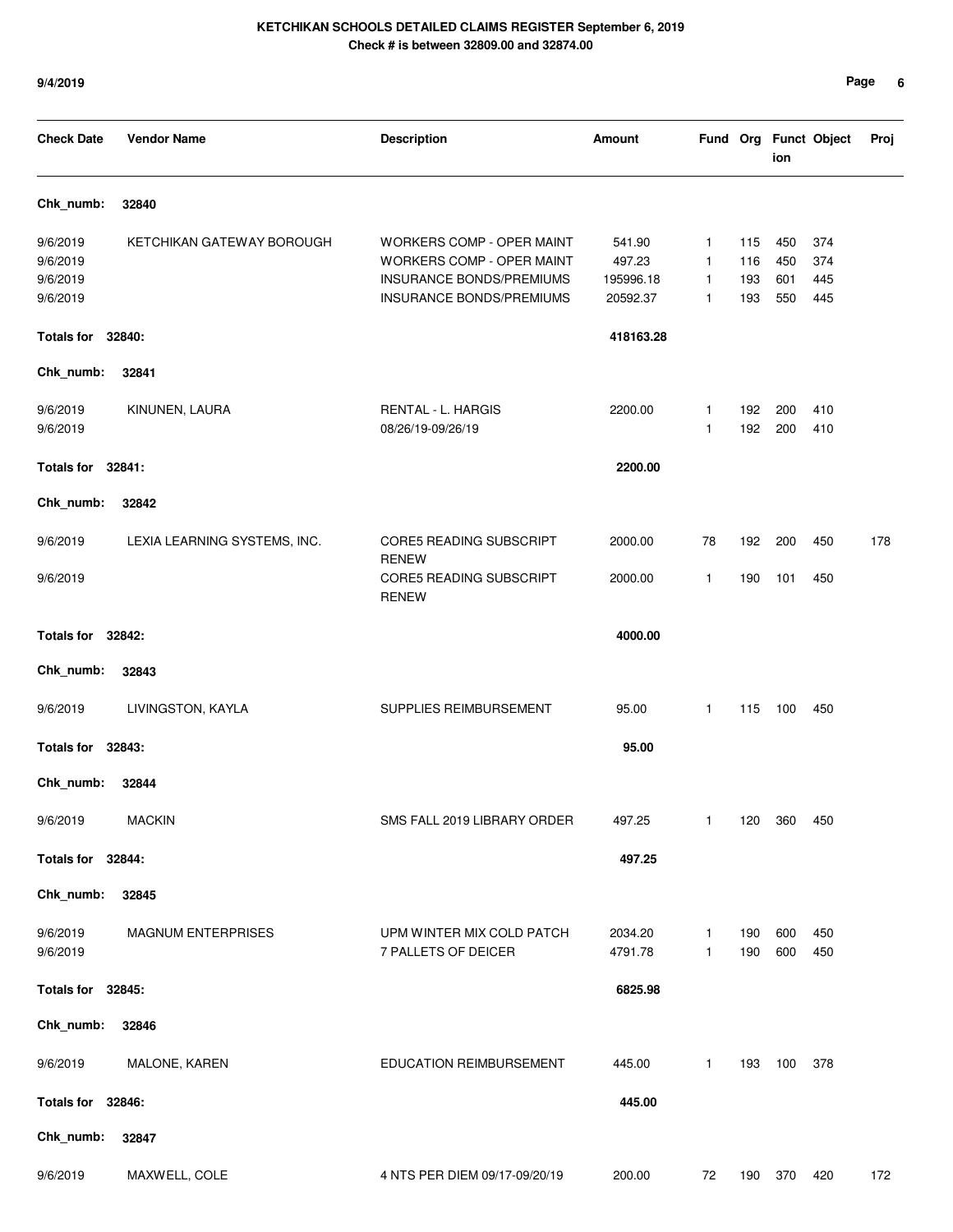| <b>Check Date</b>                                                                | <b>Vendor Name</b>     | <b>Description</b>                                                                                                                 | <b>Amount</b>                                                  |                                                                                        |                                               | ion                                           | Fund Org Funct Object                         | Proj       |
|----------------------------------------------------------------------------------|------------------------|------------------------------------------------------------------------------------------------------------------------------------|----------------------------------------------------------------|----------------------------------------------------------------------------------------|-----------------------------------------------|-----------------------------------------------|-----------------------------------------------|------------|
| Chk_numb:                                                                        | 32847                  |                                                                                                                                    |                                                                |                                                                                        |                                               |                                               |                                               |            |
| 9/6/2019                                                                         | MAXWELL, COLE          | ROUND TRIP FERRY                                                                                                                   | 12.00                                                          | 72                                                                                     | 190                                           | 370                                           | 420                                           | 172        |
| Totals for 32847:                                                                |                        |                                                                                                                                    | 212.00                                                         |                                                                                        |                                               |                                               |                                               |            |
| Chk_numb:                                                                        | 32848                  |                                                                                                                                    |                                                                |                                                                                        |                                               |                                               |                                               |            |
| 9/6/2019                                                                         | MCLAREN, WENDY         | EDUCATION REIMBURSEMENT                                                                                                            | 194.00                                                         | 1                                                                                      | 193                                           | 100                                           | 378                                           |            |
| Totals for 32848:                                                                |                        |                                                                                                                                    | 194.00                                                         |                                                                                        |                                               |                                               |                                               |            |
| Chk_numb:                                                                        | 32849                  |                                                                                                                                    |                                                                |                                                                                        |                                               |                                               |                                               |            |
| 9/6/2019<br>9/6/2019<br>9/6/2019<br>9/6/2019<br>9/6/2019<br>9/6/2019<br>9/6/2019 | <b>MCPHERSON MUSIC</b> | LUDWIG 5 PIECE<br>MALLETS-YARN,<br><b>KRATT CHROMATIC</b><br>ACME THUNDERER<br><b>SLAPSTICK</b><br>SET OF 7 TOCA<br><b>FREIGHT</b> | 750.00<br>28.00<br>26.00<br>18.00<br>29.00<br>280.00<br>177.22 | $\mathbf{1}$<br>$\mathbf{1}$<br>$\mathbf{1}$<br>$\mathbf{1}$<br>$\mathbf{1}$<br>1<br>1 | 120<br>120<br>120<br>120<br>120<br>120<br>120 | 100<br>100<br>100<br>100<br>100<br>100<br>100 | 450<br>450<br>450<br>450<br>450<br>450<br>450 |            |
| Totals for 32849:                                                                |                        |                                                                                                                                    | 1308.22                                                        |                                                                                        |                                               |                                               |                                               |            |
| Chk_numb:                                                                        | 32850                  |                                                                                                                                    |                                                                |                                                                                        |                                               |                                               |                                               |            |
| 9/6/2019<br>9/6/2019                                                             |                        | FT SUPPLIES/<br>FT SUPPLIES/                                                                                                       | 1012.13<br>550.53                                              | 1<br>1                                                                                 | 191<br>191                                    | 100<br>100                                    | 450<br>450                                    |            |
| <b>Totals for</b>                                                                | 32850:                 |                                                                                                                                    | 1562.66                                                        |                                                                                        |                                               |                                               |                                               |            |
| Chk_numb:                                                                        | 32851                  |                                                                                                                                    |                                                                |                                                                                        |                                               |                                               |                                               |            |
| 9/6/2019                                                                         | MOVIE LICENSING USA    | PUBLIC PERFORM SITE LICENSE<br><b>FM</b>                                                                                           | 475.00                                                         | 1                                                                                      | 113                                           | 350                                           | 450                                           |            |
| 9/6/2019                                                                         |                        | PUBLIC PERFORM SITE LICENSE<br>HT                                                                                                  | 475.00                                                         | $\mathbf{1}$                                                                           | 111                                           | 350                                           | 450                                           |            |
| 9/6/2019                                                                         |                        | PUBLIC PERFORM SITE LICENSE<br>PH                                                                                                  | 445.00                                                         | $\mathbf{1}$                                                                           | 114                                           | 350                                           | 450                                           |            |
| 9/6/2019                                                                         |                        | PUBLIC PERFORM SITE LICENSE<br>TS                                                                                                  | 445.00                                                         | $\mathbf{1}$                                                                           | 116                                           | 350                                           | 450                                           |            |
| Totals for 32851:                                                                |                        |                                                                                                                                    | 1840.00                                                        |                                                                                        |                                               |                                               |                                               |            |
| Chk_numb:                                                                        | 32852                  |                                                                                                                                    |                                                                |                                                                                        |                                               |                                               |                                               |            |
| 9/6/2019<br>9/6/2019                                                             | NICHOLS SR., DARYL     | 4 NTS PER DIEM 09/17-09/20/19<br>ROUNDTRIP FERRY                                                                                   | 200.00<br>12.00                                                | 72<br>72                                                                               | 190<br>190                                    | 370<br>370                                    | 420<br>420                                    | 172<br>172 |
| Totals for 32852:                                                                |                        |                                                                                                                                    | 212.00                                                         |                                                                                        |                                               |                                               |                                               |            |
| Chk_numb:                                                                        | 32853                  |                                                                                                                                    |                                                                |                                                                                        |                                               |                                               |                                               |            |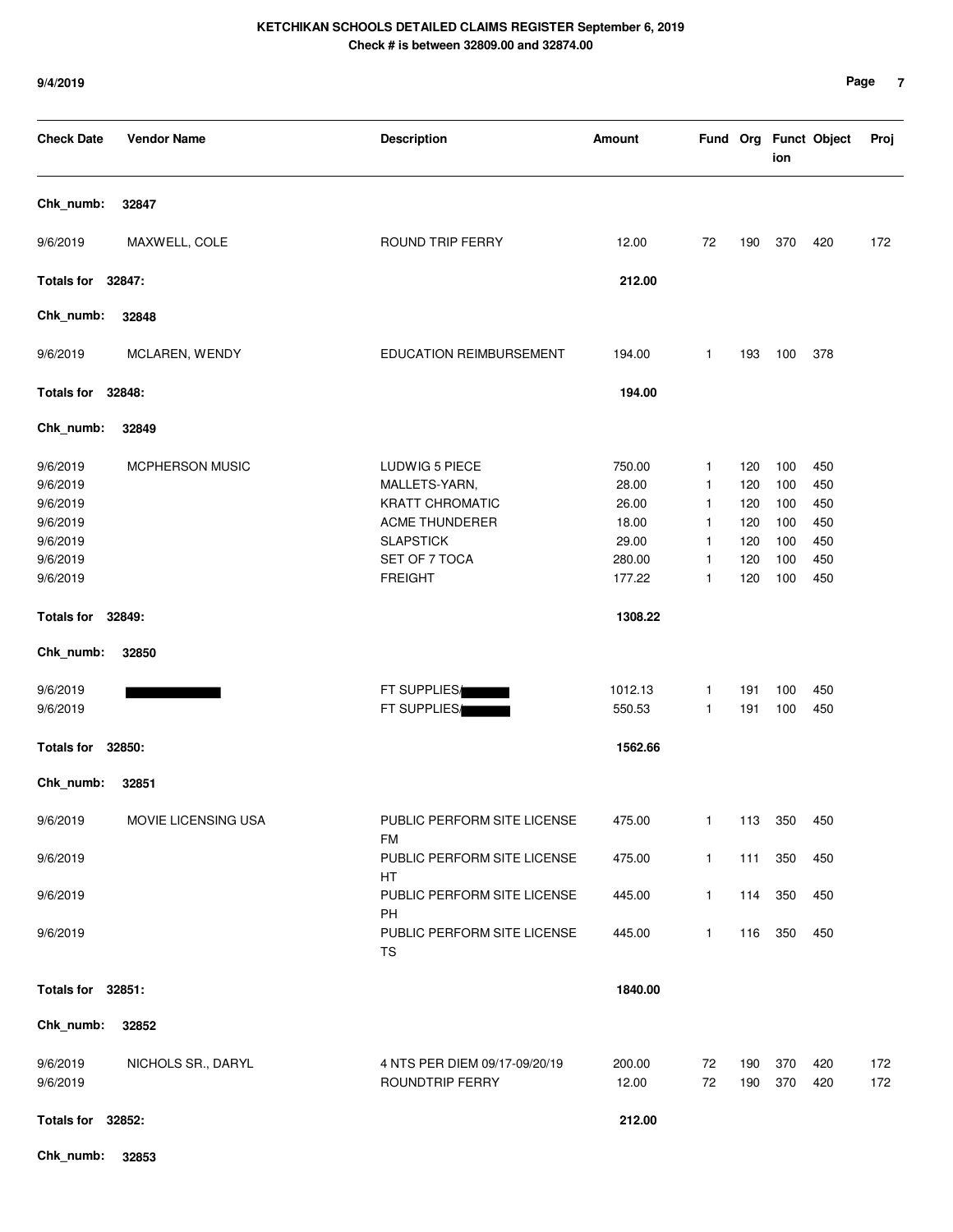| <b>Check Date</b>    | <b>Vendor Name</b>           | <b>Description</b>                               | Amount            |              |            | ion        | Fund Org Funct Object | Proj       |
|----------------------|------------------------------|--------------------------------------------------|-------------------|--------------|------------|------------|-----------------------|------------|
| Chk_numb:            | 32853                        |                                                  |                   |              |            |            |                       |            |
| 9/6/2019<br>9/6/2019 | NORTHERN SALES COMPANY       | FISH TRAINING SUPPLIES<br>FISH TRAINING SUPPLIES | 224.00<br>28.00   | 1<br>1       | 190<br>190 | 101<br>101 | 450<br>450            |            |
| Totals for 32853:    |                              |                                                  | 252.00            |              |            |            |                       |            |
| Chk_numb:            | 32854                        |                                                  |                   |              |            |            |                       |            |
| 9/6/2019             | <b>OETC</b>                  | ADOBE ACROBAT                                    | 78.58             | 1            | 190        | 600        | 450                   |            |
| Totals for 32854:    |                              |                                                  | 78.58             |              |            |            |                       |            |
| Chk_numb:            | 32855                        |                                                  |                   |              |            |            |                       |            |
| 9/6/2019<br>9/6/2019 | OLSON, DANIEL                | 4 NTS PER DIEM 09/17-09/20/19<br>ROUNDTRIP FERRY | 200.00<br>12.00   | 72<br>72     | 190<br>190 | 370<br>370 | 420<br>420            | 172<br>172 |
| Totals for 32855:    |                              |                                                  | 212.00            |              |            |            |                       |            |
| Chk_numb:            | 32856                        |                                                  |                   |              |            |            |                       |            |
| 9/6/2019             | PACIFIC PRIDE OF ALASKA, LLC | ZINCS - JACK COTANT                              | 101.24            | $\mathbf{1}$ | 190        | 602        | 450                   |            |
| Totals for 32856:    |                              |                                                  | 101.24            |              |            |            |                       |            |
| Chk_numb:            | 32857                        |                                                  |                   |              |            |            |                       |            |
| 9/6/2019<br>9/6/2019 | PADER, JANNA                 | 5 NTS PER DIEM 9/16-9/20/19<br><b>RT FERRY</b>   | 250.00<br>12.00   | 77<br>77     | 190<br>190 | 370<br>370 | 420<br>420            | 177<br>177 |
| Totals for 32857:    |                              |                                                  | 262.00            |              |            |            |                       |            |
| Chk_numb:            | 32858                        |                                                  |                   |              |            |            |                       |            |
| 9/6/2019<br>9/6/2019 | PARAMOUNT SUPPLY COMPANY     | <b>AIR FILTERS</b><br><b>FREIGHT</b>             | 1946.64<br>465.49 | 1<br>1       | 190<br>190 | 600<br>600 | 450<br>450            |            |
| Totals for 32858:    |                              |                                                  | 2412.13           |              |            |            |                       |            |
| Chk_numb:            | 32859                        |                                                  |                   |              |            |            |                       |            |
| 9/6/2019             | PDC ENGINEERS                | PROFESSIONAL SVCS HT ROOF                        | 225.00            | 534          | 111        | 885        | 416                   | 534        |
| Totals for 32859:    |                              |                                                  | 225.00            |              |            |            |                       |            |
| Chk_numb:            | 32860                        |                                                  |                   |              |            |            |                       |            |
| 9/6/2019             | PICKARD, LEANN               | MILEAGE REIMBURSEMENT                            | 77.72             | $\mathbf{1}$ | 190        | 350        | 421                   |            |
| Totals for 32860:    |                              |                                                  | 77.72             |              |            |            |                       |            |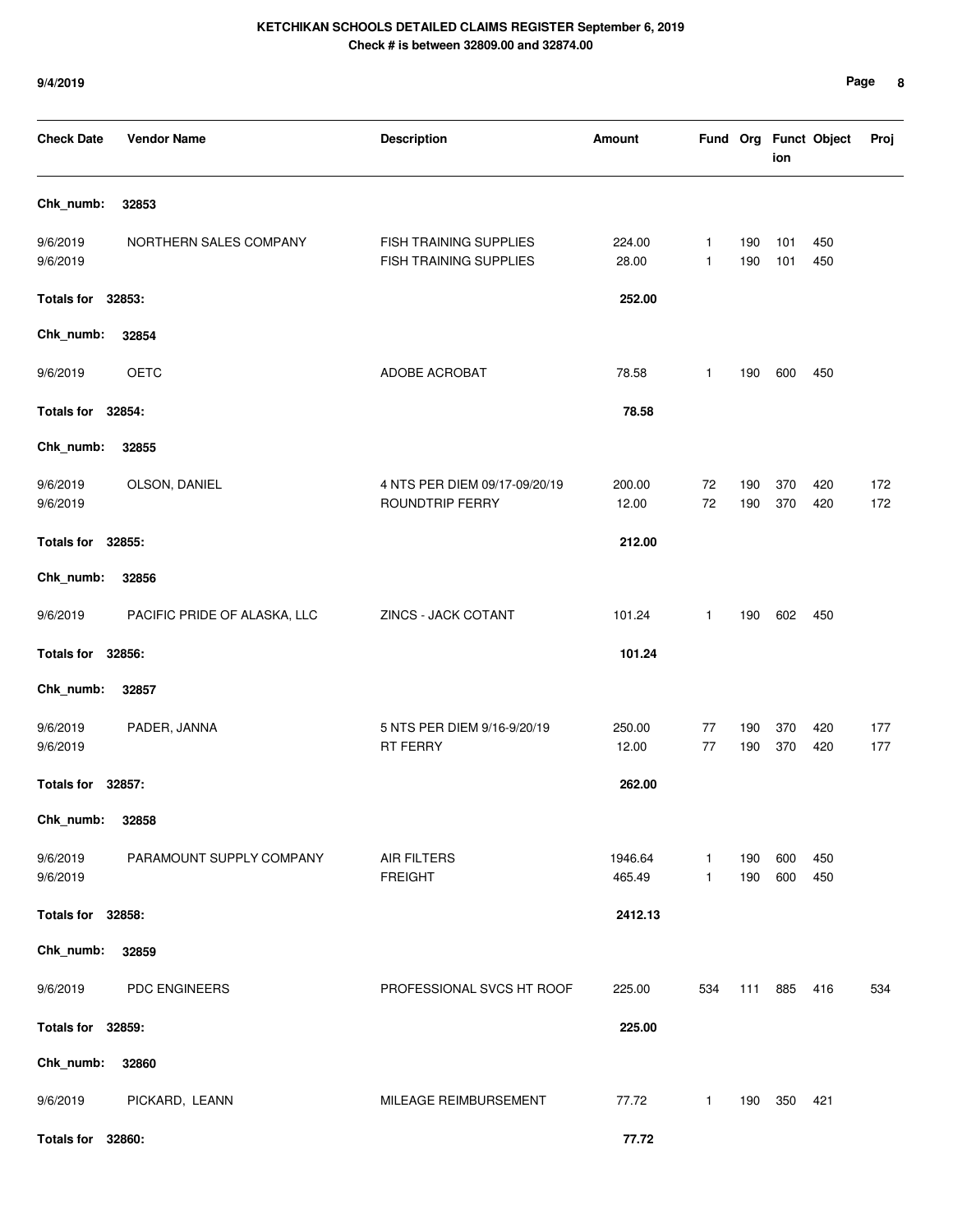| <b>Check Date</b>                            | <b>Vendor Name</b>          | <b>Description</b>                                                                       | <b>Amount</b>                        |                                         |                          | ion                      | Fund Org Funct Object    | Proj |
|----------------------------------------------|-----------------------------|------------------------------------------------------------------------------------------|--------------------------------------|-----------------------------------------|--------------------------|--------------------------|--------------------------|------|
| Chk_numb:                                    | 32861                       |                                                                                          |                                      |                                         |                          |                          |                          |      |
| 9/6/2019                                     | RAUWOLF, DAWN               | <b>EDUCATION REIMBURSMENT</b>                                                            | 1868.00                              | $\mathbf{1}$                            | 193                      | 100                      | 378                      |      |
| Totals for 32861:                            |                             |                                                                                          | 1868.00                              |                                         |                          |                          |                          |      |
| Chk_numb:                                    | 32862                       |                                                                                          |                                      |                                         |                          |                          |                          |      |
| 9/6/2019                                     | STANTON, CAROL              | SUMMER SCHOOL SUPPLIES<br>REIMB.                                                         | 57.34                                | $\mathbf{1}$                            | 190                      | 105                      | 450                      |      |
| Totals for 32862:                            |                             |                                                                                          | 57.34                                |                                         |                          |                          |                          |      |
| Chk_numb:                                    | 32863                       |                                                                                          |                                      |                                         |                          |                          |                          |      |
| 9/6/2019                                     | STEVE WEISS MUSIC           | AUTOPILOT WORK/JACK COTANT                                                               | 218.75                               | $\mathbf{1}$                            | 190                      | 602                      | 440                      |      |
| Totals for 32863:                            |                             |                                                                                          | 218.75                               |                                         |                          |                          |                          |      |
| Chk_numb:                                    | 32864                       |                                                                                          |                                      |                                         |                          |                          |                          |      |
| 9/6/2019                                     | SUBWAY OF KETCHIKAN, LLC    | SANDWICH TRAYS TEACHER<br>ORIENT.                                                        | 162.00                               | $\mathbf{1}$                            | 190                      | 100                      | 450                      |      |
| Totals for 32864:                            |                             |                                                                                          | 162.00                               |                                         |                          |                          |                          |      |
| Chk_numb:                                    | 32865                       |                                                                                          |                                      |                                         |                          |                          |                          |      |
| 9/6/2019<br>9/6/2019<br>9/6/2019<br>9/6/2019 | TONGASS BUSINESS CENTER     | <b>BOARD PLANNER</b><br>EASELPAD2<br>COPY/COIL/BIND SCIENCE STNDS<br>SELF-STICK EASELPAD | 125.00<br>145.31<br>2824.00<br>50.08 | 1<br>$\mathbf{1}$<br>$\mathbf{1}$<br>78 | 190<br>190<br>190<br>192 | 600<br>101<br>101<br>200 | 450<br>450<br>450<br>450 | 178  |
| Totals for 32865:                            |                             |                                                                                          | 3144.39                              |                                         |                          |                          |                          |      |
| Chk_numb:                                    | 32866                       |                                                                                          |                                      |                                         |                          |                          |                          |      |
| 9/6/2019                                     | TONGASS SUBSTANCE SCREENING | <b>EMPLOYEE BACKGROUND</b><br><b>SCREENINGS</b>                                          | 775.00                               | 1                                       | 190                      | 553                      | 440                      |      |
| Totals for 32866:                            |                             |                                                                                          | 775.00                               |                                         |                          |                          |                          |      |
| Chk_numb:                                    | 32867                       |                                                                                          |                                      |                                         |                          |                          |                          |      |
| 9/6/2019                                     | TONGASS TRADING COMPANY     | BOTTOM PAINT - JACK COTANT                                                               | 80.00                                | $\mathbf{1}$                            | 190                      | 602                      | 450                      |      |
| Totals for 32867:                            |                             |                                                                                          | 80.00                                |                                         |                          |                          |                          |      |
| Chk_numb:                                    | 32868                       |                                                                                          |                                      |                                         |                          |                          |                          |      |
| 9/6/2019                                     |                             | FT SUPPLIES                                                                              | 245.92                               | 1                                       | 191                      | 100                      | 450                      |      |
| Totals for 32868:                            |                             |                                                                                          | 245.92                               |                                         |                          |                          |                          |      |